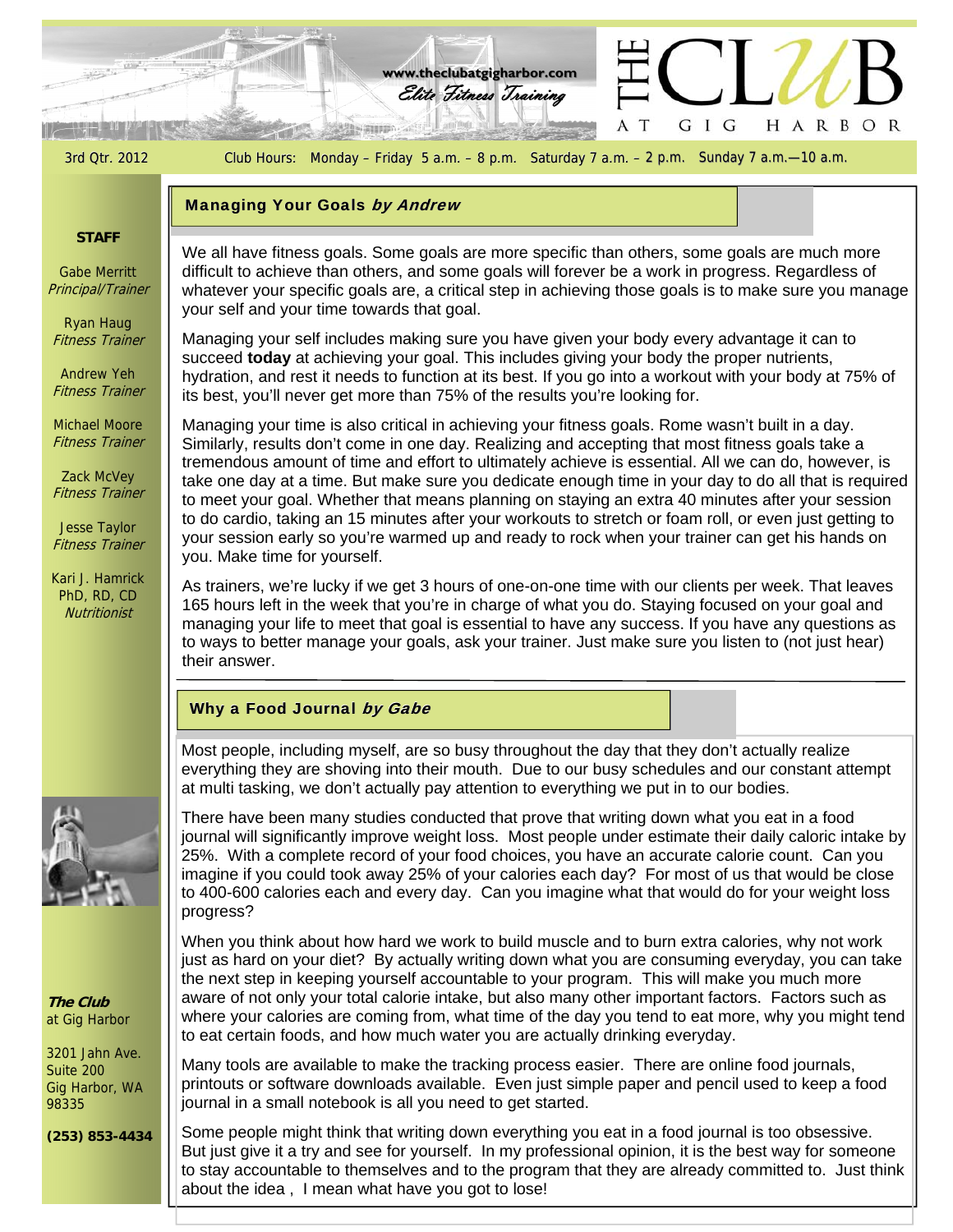

### **Join us for BOOTCAMP**

## **SATURDAY MORNING**

**8 a.m. to 9 a.m.** 

Why boot camp? Well, at *The Club*, we are always looking at different ways to help you achieve your health and fitness goals. Our workouts will work your entire body, increasing endurance, burning calories, and improving your overall health.

## **Boot Camp at** *The Club* **is FREE for everyone, not just members, so bring a friend along for the fun!**

### Quinoa-A True Super Food by Jesse

One of my new favorite foods is Quinoa (Pronounced, keen-wah). The first time I experienced Quinoa was years ago in Peru while hiking the Royal Inca Trail with my family to Machu Picchu. Our cook used Quinoa in soups and as a side dish just like rice might be served. Quinoa is native to South America. The pre-Columbian Incas cultivated the seed high on the mountain slopes of the Andes. They saw it as a sacred food, calling it chisaya mama (mother grain). Although Quinoa is grain-like it is technically a seed. It comes from the goosewort plant, a relative of spinach and chard. The first planting of the season was a religious ceremony and the Incas used golden tools in its honor.

In recent years the cultivation of Quinoa has expanded significantly. It is widely available in such stores as Costco and Trader Joes. Its nutrition properties make it a superior alternative to rice and a staple in the diets of those of us who value health and nutrition. You have to appreciate the wisdom of the Incas. They knew this food was extremely valuable with a host of health benefits.

Quinoa provides a complete protein, making it especially valuable for those who prefer to reduce or completely eliminate animal protein from their diets. It contains all the essential amino acids, including lysine, which is crucial for growing and repairing body tissues. One cup of quinoa provides 9 grams of protein which is one more gram than a medium chicken egg (and unlike the egg, quinoa is unlikely to come from a factory farm). It is very low on the glycemic index and very low in Cholesterol and Sodium. It is also a good source of Magnesium and Phosphorus, and a very good source of Manganese. Due to these and other nutrients Quinoa has a multitude of beneficial properties including: anti-oxidant, detoxification, digestion promotion, blood vessel relaxation, and migraine reduction. There is no denying that Quinoa is a super food that would benefit your healthy and fit lifestyle.

Serving size- 1 cup (185 grams)/Calories-222 from fat-32/0 trans-fat/0 cholesterol/4 grams fat-5%/Sodium-13mg-1%/Total carbohydrate-39grams-13%/Dietary Fiber-5 grams-21%/Sugar 0



**STRETCH CLASSES: MONDAY EVENING 6 p.m. to 7 p.m. SATURDAY MORNING 9 a.m. to 10 a.m.** 

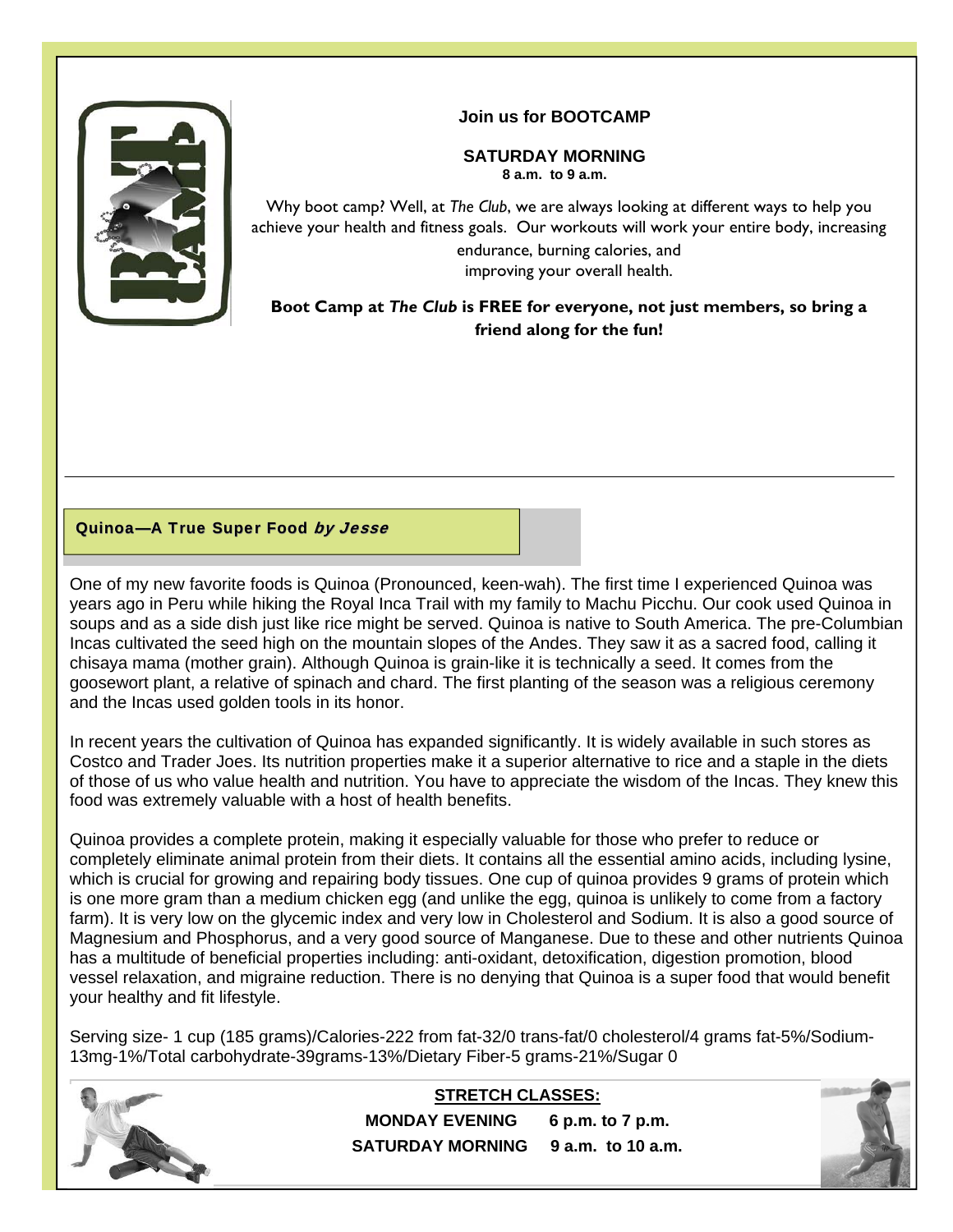#### Eat Your Carbs Strategically by Mike

Eating carbs strategically is important. This is where awareness comes into play. If you eat meals and snacks that are high in high glycemic (HGI) carbohydrates early in the day, you will need to reduce your HGI carb intake later in the day. Conversely, if you know you are going out to dinner with friends or family in the evening, try to consume less HGI carbs during the day so that you can enjoy your dinner without feeling guilty. If you intend to have dessert, be conscious of that when you order your dinner and make sure your dinner is a balanced meal of lean protein and vegetables. Then, when you get the dessert, have a couple bites and pass it around for others to try.

It is preferable to eat your HGI or starchy carbs earlier in the day and taper them off throughout the day. Your last meal of the day should come primarily from lean protein sources, veggies, and fruit. This is important because you expend energy throughout each day just by being in motion. If you eat your starchy carbs before 1pm, you allow yourself time to burn those High Glycemic carb calories as fuel for your body. If you eat them late in the day when you are less active, you are less likely to burn off those calories and store them as fat.

Another time you want to eat your high glycemic carbs is immediately following an exercise session. Your body has an anabolic window of 30 to 45 minutes post exercise to maximize glycogen replenishment and utilize those carbs optimally. If you exercise in the evenings, you could ingest low to moderate glycemic carbs late in the day after a workout along with your protein shake.

#### Get Some Sleep by Zack

We as trainers always want our trainees moving as much as possible for maximum calorie burn however, there's one time staying completely still could help you lose pounds; when you sleep. We need good sleep to thrive. Sleep is important because it affects our mental, physical, and emotional well-being. The benefits of good sleep can affect every moment of our day and every part of our life. Achieving good sleep is essential to both our activities and to our health. Also, as bodybuilders, fitness enthusiasts, and athletes know, during your sleep is one of the times that your body produces the most human growth hormone, therefore the more sleep you get the faster your muscles will heal and recover from exercise!

Some of the many side effects of too little sleep are:: Having trouble concentrating and remembering. Higher Blood pressure.. Added stress at work. Immediately falling asleep when you get down time. Reduced immunity to disease and viral infections. Mood Shifts, feeling depressed or irritable. Shift in bodyweight, both gains or losses

 The amount of sleep each person needs depends on many factors, including age and activity level. For most adults, 7 to 8 hours a night appears to be the best amount of sleep, although some people may need as few as 5 hours or as many as 10 hours of sleep each day. Getting too little sleep creates a "sleep debt," which is much like being overdrawn at a bank. *Eventually, your body will demand that the debt be repaid. We don't seem to adapt to getting less sleep* than we need; while we may get used to a sleep-depriving schedule, our judgment, reaction time, and other functions are still impaired.

Often times in our busy lives sleeping is the first thing to get pushed to the side, just remember the next time you don't get some rest you may actually doing your body more harm than you realize. Do yourself and your body a favor, just go to sleep!